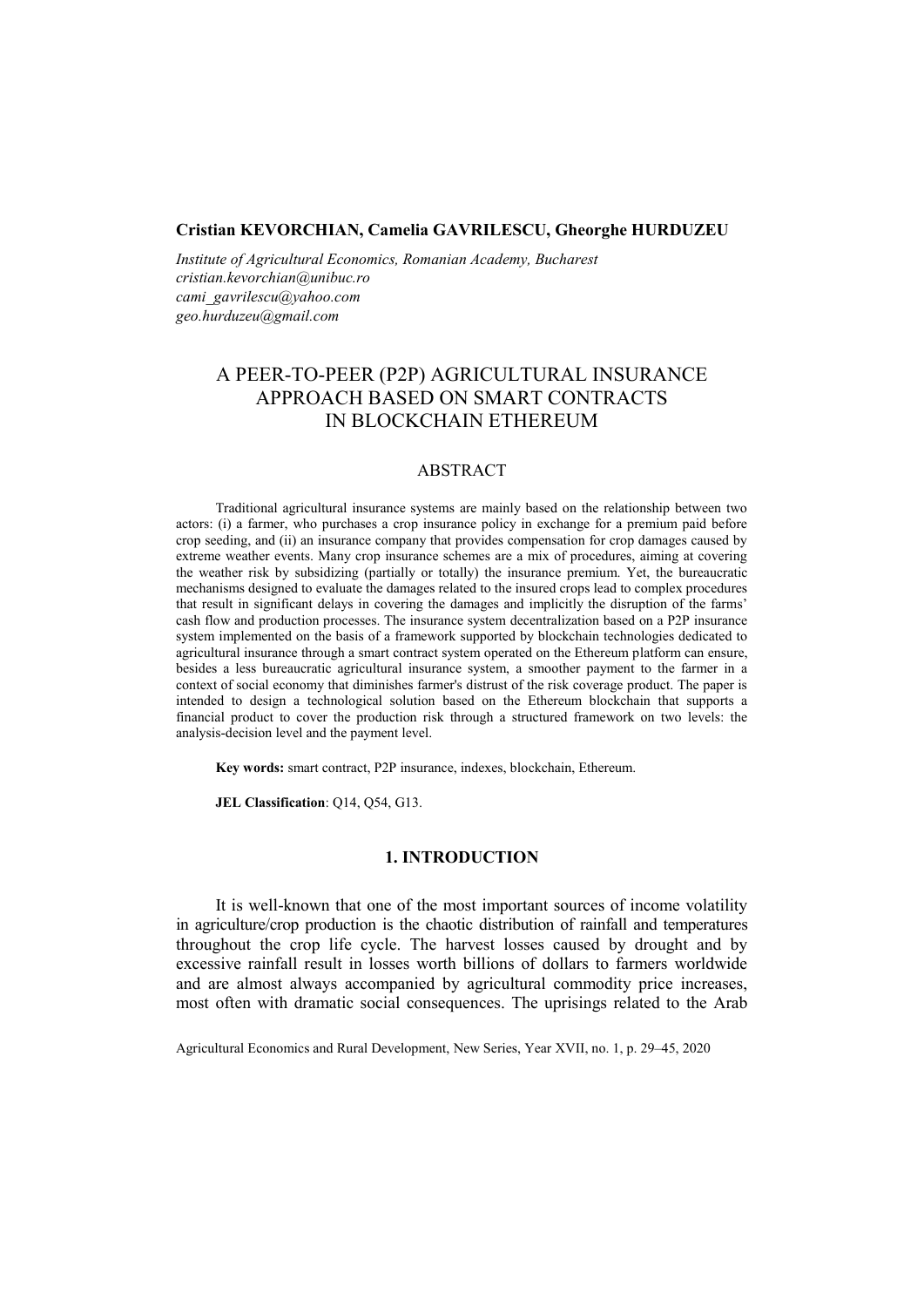Spring of 2011 started with protests against food price increases triggered by droughts in Russia, Ukraine, China and Argentina and also by the torrential rains faced by large grain producers in Canada, Australia and Brazil. The conflict in Syria was also fuelled by a severe drought that devastated the farmland in the rural area in the year 2006 (Siddartha *et al*., 2019).

The traditional agricultural insurance systems roughly consists of two actors: (i) a farmer, who purchases a crop insurance policy in exchange for a premium paid before crop seeding, and (ii) an insurance company that provides compensation if the crop is affected by weather or economic events that finally lead to quantitative/ qualitative damages (production losses) or value losses (cash losses in the process of production sale). To evaluate the level of damages, the insurance company agents inspect the cropped area. Beyond the simplicity of the insurance process, there are great variations in terms of types of policy and level of subsidies provided for these schemes in different countries. At the same time, the insurance companies do not hoard the large amounts of money related to the premiums collected; they place the collected amounts in a series of investments instead, aiming to obtain higher returns.

Many crop insurance schemes are a mix of procedures intended to cover different categories of risks through partial or total subsidization of the insurance premium by specialized government agencies that monitor the development of crops.

Although the agricultural insurance system has an important social function as it ensures the quasi-stability of incomes from agriculture, it is not provided by public institutions, but by private financial companies that act according to the profit policies of their investors. The bureaucratic mechanisms used to assess the damages to insured crops often lead to complex procedures that ultimately parasitize the social dimension, generating significant delays in covering damages, thus disrupting the farms' cash flow and production processes.

All these aspects are reflected in various bad faith practices of the insurance companies, such as unjustified delays and not infrequently refusal of payment. Although certain companies try to reduce these dysfunctionalities through administrative measures, the negative public perception can be modified only by a deep change of the risk coverage processes.

To protect farmers' investments, governments intervene with support programs; but the level of the government subsidies is directly dependent on highly volatile budgetary policies. In the emerging countries, farmers often do not have economically viable insurance for their investment, because their governments do not have enough funding to implement such programs. Damage assessment in these countries is extremely difficult due to subjective evaluation that often expose farmers to corruption acts.

For the governmental risk cover systems, checking up the reported damages is a costly exercise, worth billions of US dollars globally, consisting of very high subsidies and administration costs. For instance, in the context of using direct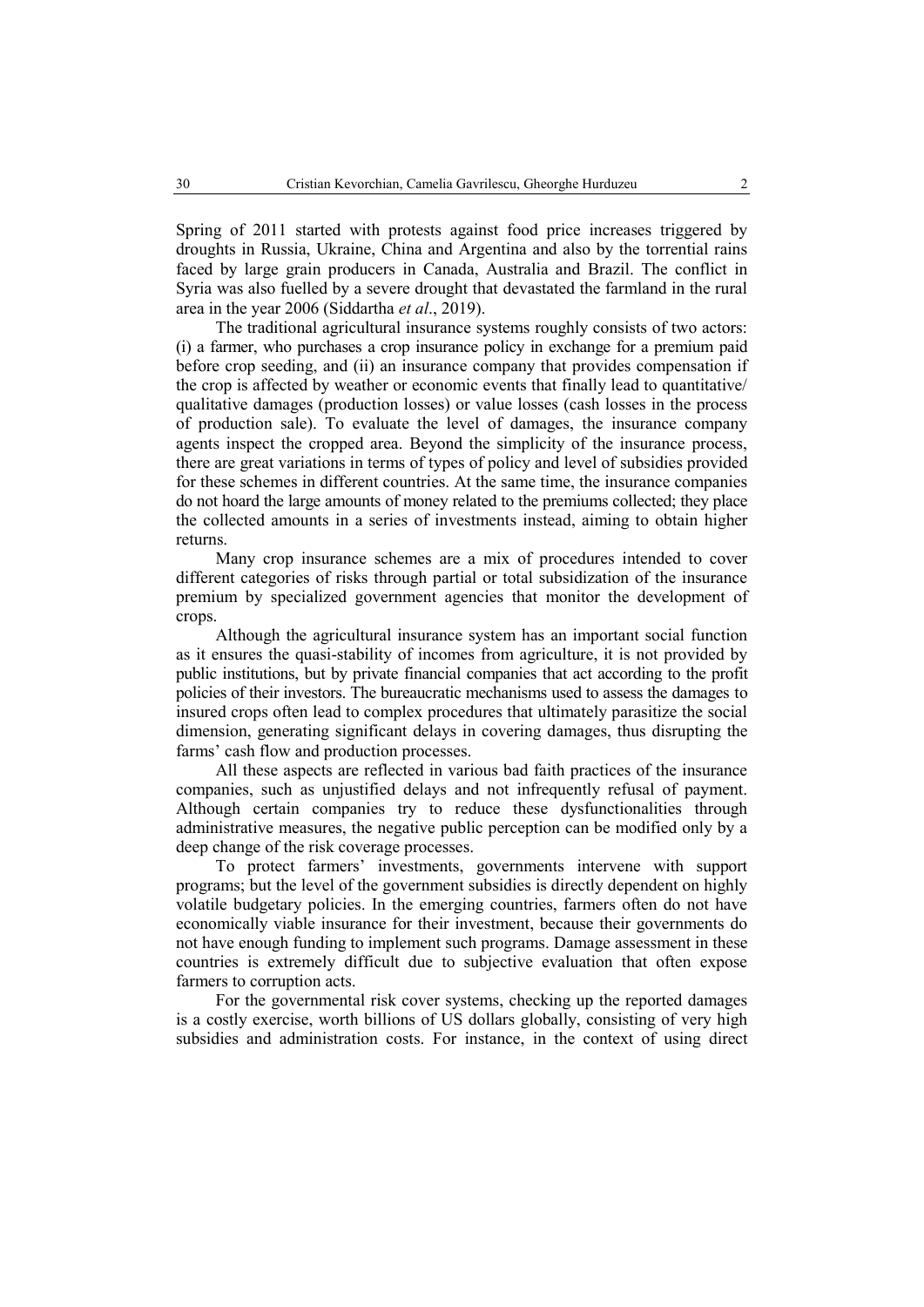payments both by the US and the EU, the crop insurance system in the US implies subsidy costs of about 13 billion dollars per year associated with administrative costs over 1 billion dollars per year (Buterin, 2016; Catlin and Lorenz, 2017; Siddartha *et al*., 2019).

To solve many of these administrative issues, international insurance corporations and international organizations such as FAO or the World Bank have turned to index-based insurance services (World Bank, 2011; Adegoke, 2017; Tripoli and Schmidhuber, 2018). This type of insurance is different from the traditional compensation forms, where payments are explicitly based on the loss measured in a specific location for a specific insured farmer. In the case of index-based insurance, farmers can opt for an index associated to the type of factors that have caused losses, such as the rainfall amount in a certain period of the crop vegetation cycle, (weather indices) or average yield losses on a large-sized area (yield indices per area). Payment is triggered when the index value falls in a tabulated range based on historical data.

This aspect proves that the index-based insurance does not protect farmers against any category of damages, but it represents an efficient tool for the situations when there is a risk at regional level (in the case of production risks on a large area) or there is a well-defined weather risk (meteorological risk) that significantly influences the production level and the farmer's income implicitly.

A key difference from traditional crop insurance is that agents are not sent to assess a specific incident related to a crop physical or value loss in the field. Insurance projects based on index assessment were conducted in India, Kenya, Malawi and Mexico (Ge *et al*., 2017; World Bank, 2011) as an antidote to the high subsidies of the traditional crop insurance schemes and to the fact that the administrative regulatory structures operate high-cost risk cover processes in agriculture, also widely exposed to acts of corruption. In the developed countries, the index-based insurance system has the advantage of eliminating the qualitative decisions involved in the calculation of damages by insurers and government agents. However, the index-based insurance system in agriculture is still constrained by the lack of capital for its operationalization. And also, the complexity of insurance processes discourages many farmers in using this form of weather risk coverage.

More recently, solving these significant administrative issues can be done through the large-scale involvement of artificial intelligence, Big Data and blockchain technologies (Scholl *et al*., 2016; Gupta and Giri, 2018; Sultan *et al*., 2018). Surveys show that almost half of the public would do nothing if they found out about fraud in an insurance process, while 24% even consider this fraud as acceptable (Foucart, 2019). The anti-fraud measures are costly and often hostile. Finally, the result is an unfair, bureaucratic and non-transparent treatment, with much higher costs than expected by farmers. Both the high costs of the insurance products and the bad faith practices can be significantly avoided by implementing a P2P insurance system for risk coverage.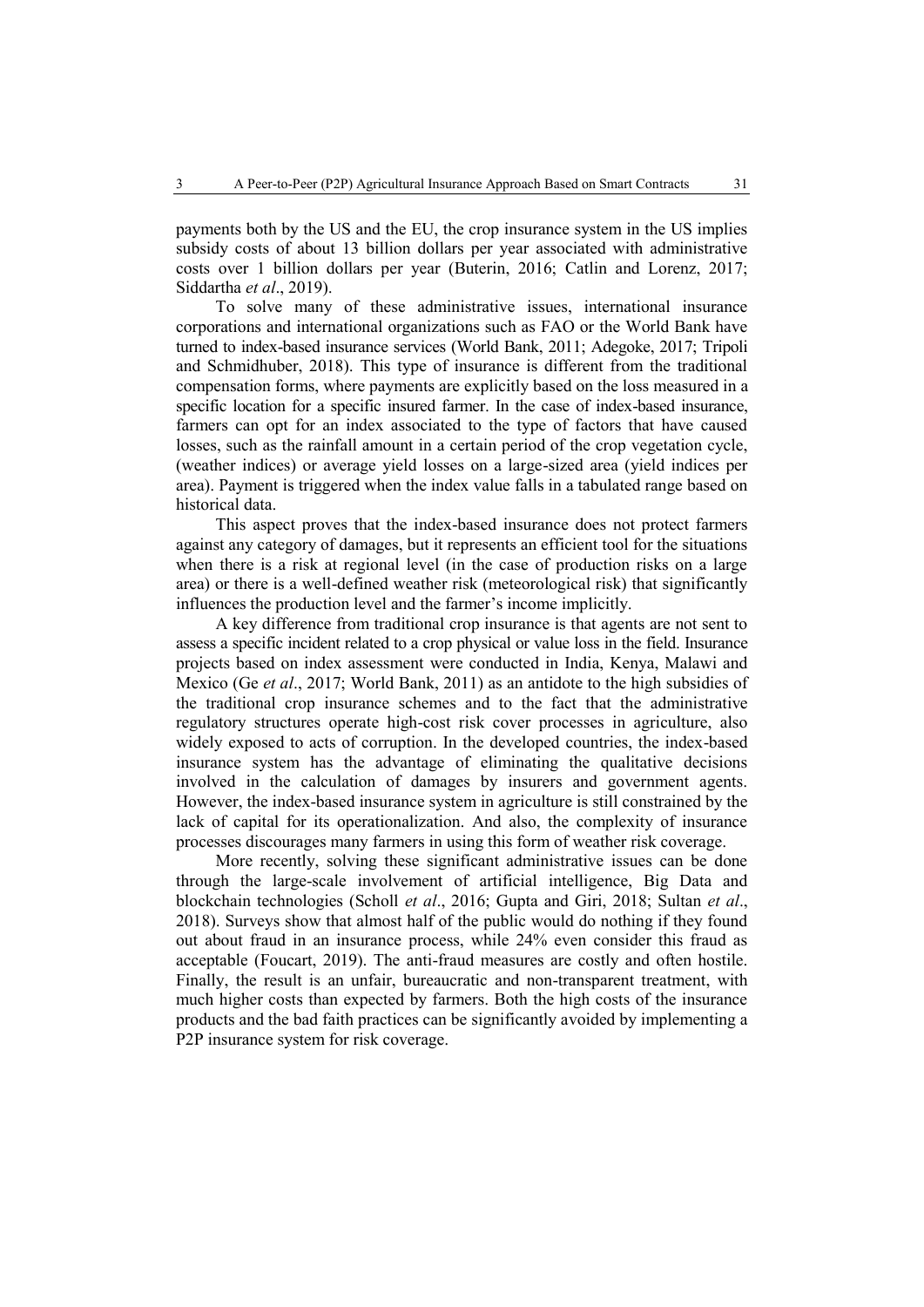The P2P insurance is a risk-sharing network, where a group of farmers, on the basis of an automatic risk assessment and monetization system, set up a common fund to cover that type of agricultural risk, under the form of a premium. The P2P insurance mitigates the conflict that arises between the insurer and the insured, when the insurer keeps the premiums that it does not pay out in claims. The P2P insurance is a particular case of parameter insurance also referred to as *social insurance*. The basic idea in P2P insurance is that a group of farmers with similar types of farms, and with common economic interests, base their risk coverage policy on a commonly accepted control mechanism, trust and transparency, thus lowering the costs related to risk coverage (weather, production, market, policy risks, etc.). This new insurance model combines the traditional insurance with the index-based insurance and allocation of compensations on algorithmic basis by using innovative technologies, providing a product at farmers' request that requires full transparency and full trust in what risk assessment and coverage means.

The participants, who share exposure to a certain category of risks, decide by vote on each decision and are free to delegate their votes to the other partners, creating a trust relationship between participants. As long as there is no central money management authority, any reimbursement payment to a partner is in fact a payment of premiums from the other partners. Although the total value of premiums is not fixed, the partners have full control over the expenses, which can be, on the average, twice as low (Herings, 2018).

Although there is one beneficiary and one or several payers for each claim, it is in the interest of each payer partner to proceed in a fair manner. Therefore, the payer sets the approach standards that would underlie the risk coverage in the event of an incident. This operation mode practically limits the conflict of interests and significantly reduces the payment burdens imposed to the insured persons.

The present paper is intended to design a technological solution based on the Ethereum blockchain that supports a financial product to cover the production risk through a structured framework for the organization and management of P2P agricultural insurance system on two levels: the analysis-decision level and the payment level. The analysis-decision level is a system of risk assessment and monetization and consists of a cluster whose nodes are used for transacting, communication and voting. The payment system is intended for the payment level and is based on the Ethereum platform. (Davis, 2018).

### **2. STATE OF KNOWLEDGE**

The socio-economic inadequacy of classical agricultural insurance schemes requires a new orientation of farmers to a new model and practice appropriate to the current economic and technological reality. Blockchain technology in general and smart contracts in particular can generate a paradigm shift that supports an innovative type of P2P insurance based on FinTech concepts like crowdfunding.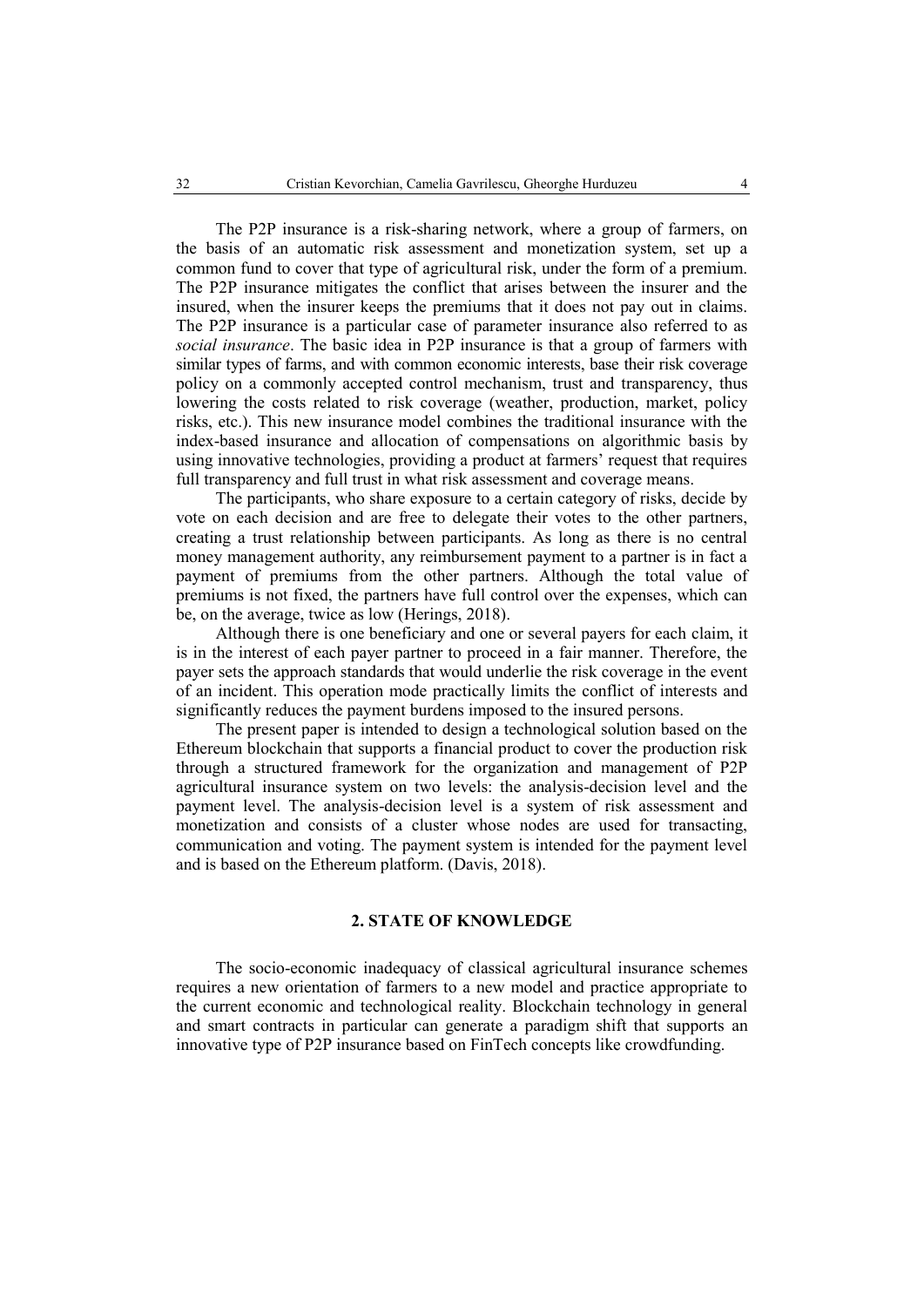Blockchain technology is a "mathematical structure" for data storage that limits corruption and falsification of information. According to Ariane Rodert (member of the European Social and Economic Committee, and rapporteur for Blockchain and the Single Market), blockchain technology could help re-invent the socio-economic models, thus supporting the social innovation needed to address current challenges. Gonçalo Lobo Xavier (co-rapporteur), considers that the technology behind the blockchain is a transformative force at the level of the entire society, bringing values such as trust, transparency, democracy and security.

The high pace of innovation in FinTech (European Commission, 2018), based on the large-scale use of mobile technologies, cloud computing, Big Data, machine learning, blockchain and DLT (Distributed Ledger Technology) allowed for a simplified access to funding and a significant improvement of digital banking and self-banking services.

The report of the European Commission (2018) stated that the Commission has established links with ISO/TC 307 Technical Committee on Blockchain Technology and DLT (Distributed Ledger Technology) of the International Organization for Standardization. The European standardization organizations were invited to play an important role in identifying the specific characteristics of the European Union in the use of blockchain technology. Among these roles we can mention:

- The Commission will conduct a public consultation on the digitization of information on listed companies on the EU regulated markets, on the possible creation of a European Financial Transparency Portal based on Distributed Ledger Technology (DLT).
- The Commission will continue to work on the development of a comprehensive strategy, taking into consideration all the relevant legal implications on Blockchain and Distributed Ledger Technology, which will target all the sectors of the economy and promote the use of FinTech and RegTech applications in the EU.
- The Commission launched an EU Observatory and Forum in February 2018, as well as a study on the feasibility of an EU public blockchain infrastructure for the development of cross-border services. It will be assessed whether or not blockchain technology can be developed as an infrastructure of digital services within the *European Interconnection Mechanism*. With the support of the EU Observatory and Forum on blockchain and of the European standardization organizations, the Commission will continue to evaluate the legal and governance aspects and to support the standardization and inter-operability efforts, among which the continuous evaluation of the cases of blockchain technology use and its applications in the context of the Next Generation Internet.

On April 9, 2019, 25 EU member states, among which Romania, signed the common declaration "A smart and sustainable digital future for European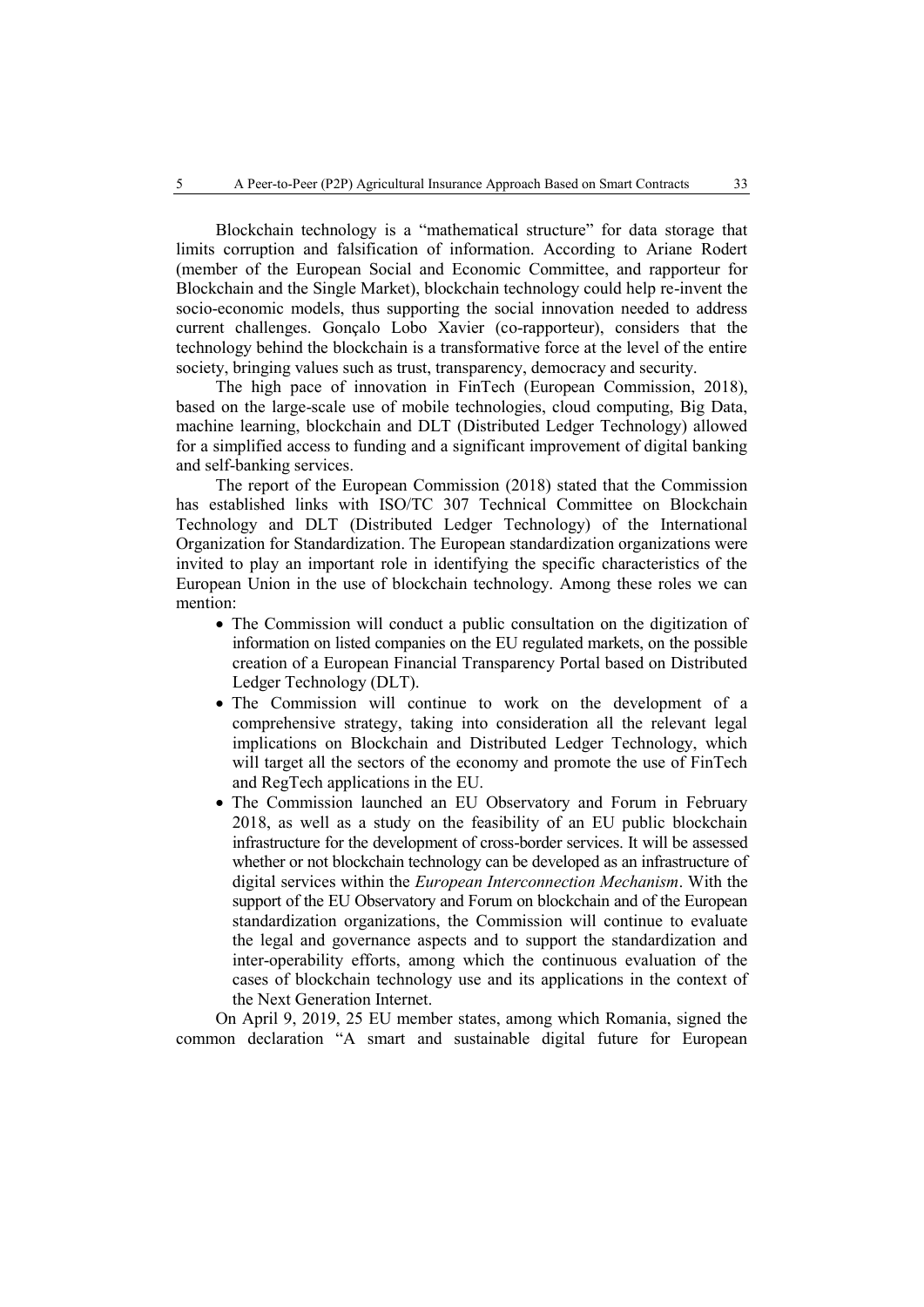agriculture and rural areas" (EC, 2019), which practically reiterated that the EU agricultural sector is one of the main producers of agri-food commodities worldwide, the guarantor of food security and safety and provider of millions of jobs for Europeans, but currently facing many challenges in the field of digital technologies, such as artificial intelligence, robotics, blockchain, high performance computing (HPC), IoT (Internet of Things) and 5G that have the potential to increase farm efficiency, while improving their economic and environmental sustainability. The large-scale use of digital technologies should have a positive impact on the quality of life in the rural areas and can attract a younger generation to new agribusiness models (OECD, 2019).

The declaration is part of the efforts made by the member states to facilitate and accelerate digital transformation in the EU's agricultural sector. An example in this sense can be the analysis of the blockchain technology impact on the processes in agriculture made by the researchers from Wageningen (Ge *et al*., 2017).

The problem of the modernization of agricultural structures in Romania cannot continue to be treated starting from the historical hypothesis of "Romania's agricultural potential", an abstraction which is difficult to monetize in the absence of a system of coherent policies for the management of resources, production and agricultural markets rigorously substantiated and harmonized with the Common Agricultural Policy (CAP).

Due to the strong social character of the CAP, it is very difficult to conceive a package of policies that does not include a system of risk management and coverage that provides protection to investors in agriculture, regardless of their size and importance, as it is known that investments in agriculture are exposed to a wide range of weather, production, economic and political risks. Agricultural insurances are financial risk cover instruments provided by the financial industry, yet unfortunately very little used by farmers.

It would be beneficial for agri-business to treat the risk cover issue as a problem of agriculture, yet this cannot be achieved by agriculture itself, out of lack of financial resources, nor by the financial industry through specific products, due to the limited attractiveness of financial markets for these types of products.

Apparently paradoxically, the solution comes from the IT industry, which using artificial intelligence platforms for the assessment of multi-risks that affect agricultural businesses and delivering values of aggregated indices for various categories of risks, proposes smart contracts associated with a parameter insurance transacted in the Ethereum blockchain. This way the risk will be covered with an amount of money equivalent to the losses estimated by AI and paid through the blockchain electronic payment system. All this is done without the intervention of a third institution that approves or rejects the transaction. The "Technology of Trust" associated with the blockchain is considered by Marc Andreessen Horowitz (Netscape co-founder) as "one of the most important inventions in the history of computer science", while Walter Isaacson (professor at Harvard and Tulane Universities, USA) stated that the great missing element of the Internet was a "trust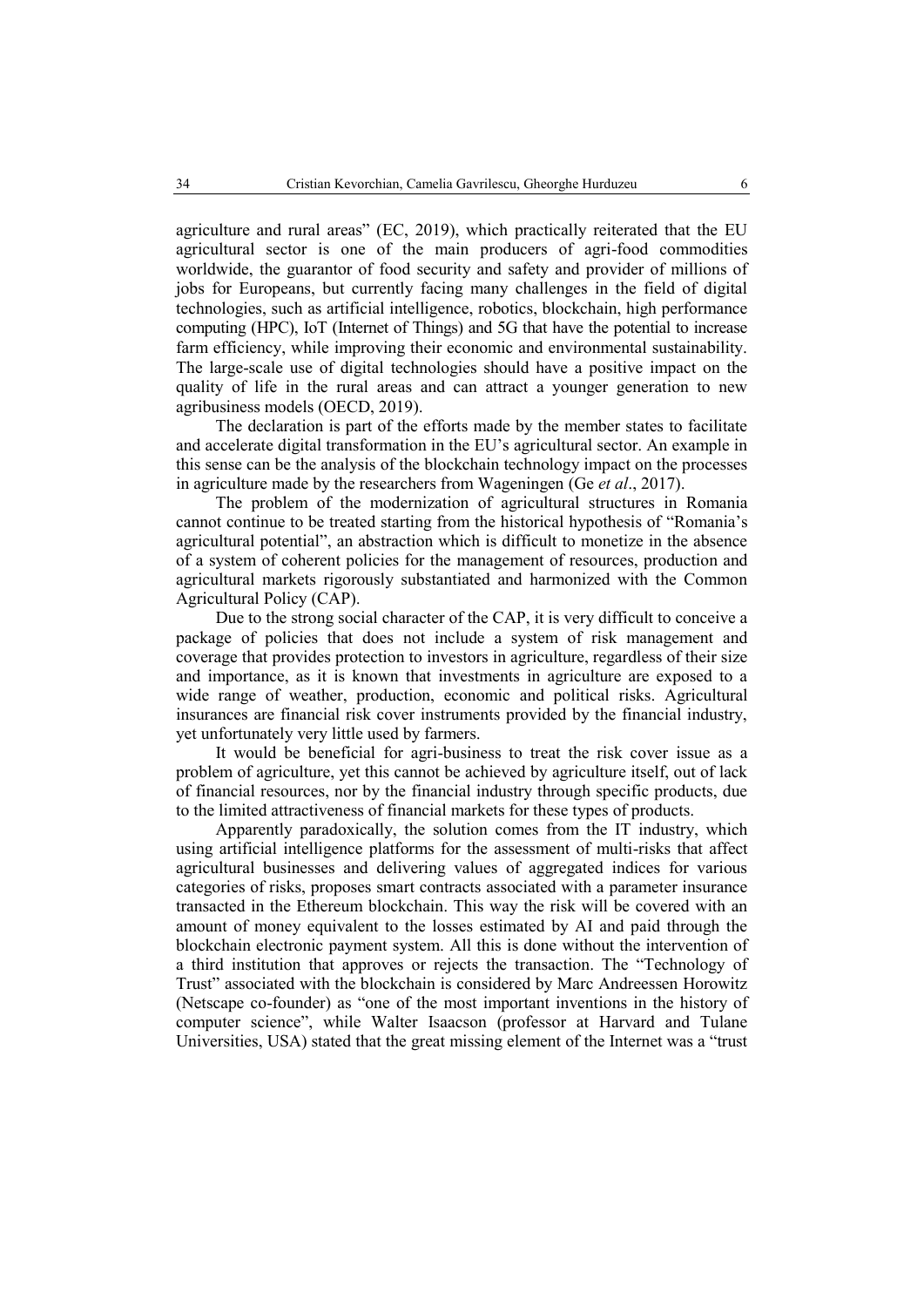protocol". Practically, "the technology of trust" represents a modality by which a transaction is verified and authenticated, without being affected by bureaucratic practices that lead to mistrust between the insurer and the insured.

A series of important researches of the academic and technological community is dedicated to the blockchain phenomenon and its applications to the democratization of agriculture financing (Ge *et al*., 2017; Hang *et al*., 2020), but beyond all these, a form of agribusiness financing (peer-to-peer lending) can be discussed, free of excessive bureaucracy, alongside with a form of investment protection through multi-risk insurance (Cafiero *et al*., 2005) specific to agriculture.

### **3. MATERIAL AND METHOD**

Based on the newest literature and practice in the agricultural insurance field, the paper tries to design and describe in detail a technological solution based on the Ethereum blockchain that supports a financial product to cover the agricultural production risk through a structured framework on two levels: the analysis-decision level and the payment level.

### **4. RESULTS AND DISCUSSIONS**

# 4.1. INDEX-BASED INSURANCE IN BLOCKCHAIN

The parametric insurances implemented through smart contracts and transacted on a blockchain data structure such as Ethereum are forms derived from index-based insurances and generalized as parametric insurances.

Unlike conventional insurance, the parametric insurance does not indemnify the pure loss, but triggers a payment established following the occurrence of an objective triggering event, such as the farm liquidity index, which below a given level would lead to losses on all the farm business lines. This type of insurance is sometimes identified with the index-based insurance. This type of risk coverage has been present on the insurance market for about 20 years, but now with the InsurtTech technology it can reach a new level of popularity, as many companies are looking for additional risk transfer options. An example is a particular case of parameter insurance called pandemic insurance that has experienced an unprecedented demand once the coronavirus (COVID-19) pandemics broke out.

This type of insurance is not the only one that will benefit from the blockchain technology advantages, but it is probably the representative product for this class of decentralized applications. The parametric insurance uses data sources and algorithms for underwriting, claims and payments made by the policy holder based on a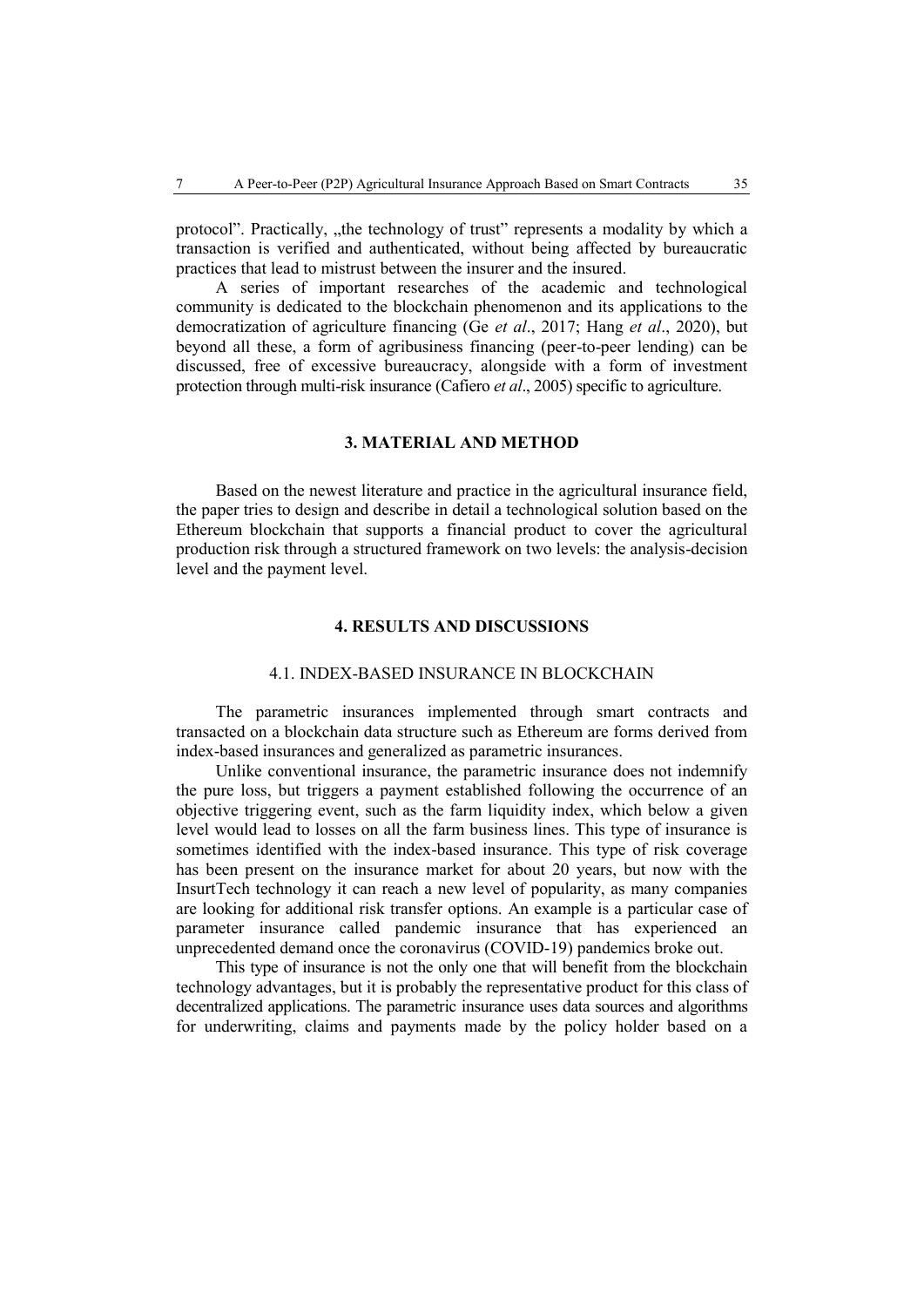specific family of parameters – therefore, the parameters together with the monetization associated to the pre-established risk replace the traditional claiming process.

For instance, in Germany, Etherisc has developed a solution for crop insurance with automatic payments in case of drought or flood.

The offer of insurance companies for farmers in emerging economies is limited due to low profit margins obtained in this insurance category. Applying innovative technologies, such as Blockchain, and accepting paradigm changes in policy and risk management may result in lower operational costs and improved profit rates implicitly.

The key to parametric insurance is to find indicators that act as proxy for the type of damage that has to be covered. Once proxies are identified, the policies that should be qualitatively adjusted could be reduced to simple "if-then" situations. For instance, the value of Selyaninov index (proxy) outside the [1.4, 2] range determines the level of claims according to the production losses generated as a consequence. While production losses may be higher or lower than the specified value of payment, the insurer gains certainty in forecasting losses and the policy holder gains from the acceleration of payment. Both parties benefit from the automation of the process and as a consequence from lower costs.

#### 4.2. PEER-TO-PEER AGRICULTURAL INSURANCE

According to the study KPMG (2019), InsurTECH consolidates a trend that in the conventional insurance system was not attractive due to high administration costs of financial products that had to cover low but highly diverse risks (e.g. production or market risks in agriculture). The high administration costs have definitely imposed the digitization of insurance processes in parallel with programs to increase IT skills for insurance consumers from the self-insurance category. This also implies the need for a cultural change and getting in line with the "sharing economy" principles. Nevertheless, the peer-to-peer insurance is a model that has significant chances of success both on mature western markets and in the context of emerging economies.

According to Investopedia, the peer-to-peer (P2P) insurance is a risk-sharing network in which a group of individuals pool their premiums together to insure against a risk. Peer-to-peer insurance mitigates the conflict that inherently arises between a traditional insurer and a policy holder when an insurer keeps the premiums that it does not pay out in claims. P2P insurance is also referred to as "social insurance". Peer-to-peer (P2P) insurance enjoys a growing interest from the insurance industry that is facing dramatic changes, mainly due to disruptive technological, economic and political changes.

In the case of conventional insurance, the insured pays the premium to the insurance company to cover the financial loss risk. If the insured event does not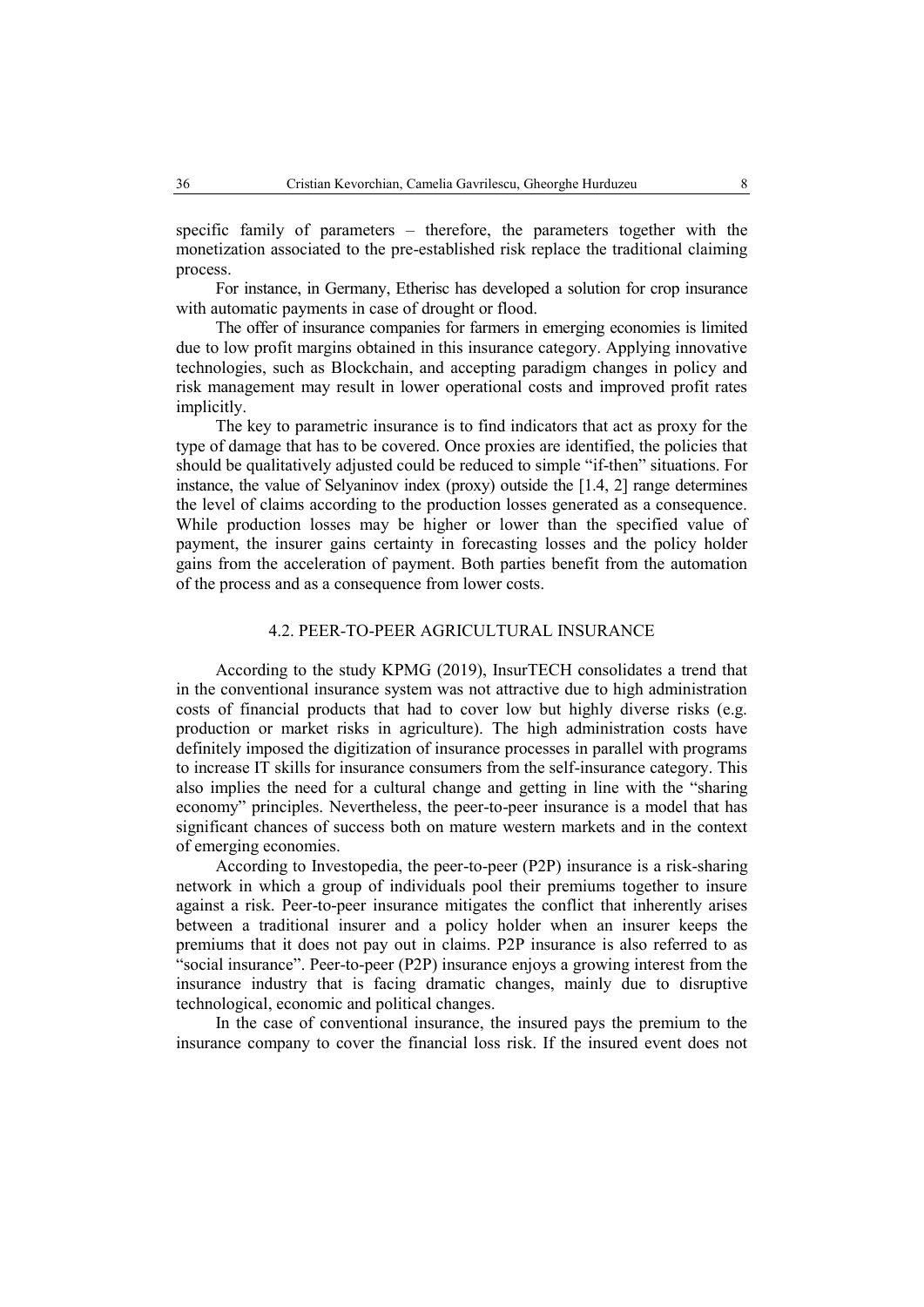happen, the insurer keeps the premiums. Upon the occurrence of an insured event, the insurer pays out the claim. While this aspect reflects a state of equilibrium, at least in theory, the model encourages the insurer not to pay claims. This applies more to insurers with short-term horizon.

By contrast, in the case of P2P insurance, we must emphasize that the insured form a group of persons with similar insurance needs and each member contributes a premium to cover its potential financial losses. In the case of claims, the contribution is directed to the group of affected persons. The money left over after payments, expenses and fees is returned to the group or transferred to a charity organization. The insurance companies that operate P2P products are not interested in rejecting the insured person's claim, as the fees/commissions they charge are either a fixed percentage of the insured's contribution or a fixed percentage of claims paid.

An *escrow authority* is a third entity that is not directly involved in the transaction or contract, but is present in order to keep documents, funds or various assets safe before the transaction is completed. The terms and conditions are drafted by parties before the claim account is created. Upon the end of the validity period of the agreement, the funds will be returned to the initial owners. It is obvious that such a structure cannot be integrated into a software architecture implementing a P2P insurance product, unless this is delivered as a software service that can be integrated into a DLT. The integration of this service generates extra confidence in the progress of operations.

A P2P platform intended for covering the meteorological risks in agriculture automates payments for weather conditions unfavourable to the normal development of crops, using public meteorological data personalized for any location in the world. Basically, a common form for meteorological risk coverage is intended for various business lines (not only in agro-industry), exposed to meteorological phenomena for which investors want a sustainable income.

Using blockchain technology (data are stored and transacted in a decentralized way), P2P, Ethereum and smart contracts can ensure transaction security and user's confidentiality. The disruptive aspect of the use of technologies based on "Distributed Ledger Technology (DLT)" in InsurTECH can be also identified in the great number of start-ups globally distributed that develop P2P insurance platforms:

**Black** – A digital insurance company that uses blockchain to open the centralized insurance market for crowdfunding. The platform opens up to crowdfund capital investment opportunities (first-of-a kind) in stable insurance portfolios, with long-term financial profits, that so far have been accessible to insurance and reinsurance companies only.

**B3i** – The Insurance Industry Initiative based on Blockchain to build up a decentralized application system for a business network on the Corda blockchain platform, provided by the R3 software company.

**ChainThat** – Provides enterprise solutions using: Blockchain, DLT and smart contracts, which makes it possible for insurers, re-insurers, brokers and MGAs (**M**anaging **G**eneral **A**gents) to inter-operate peer-to-peer in perfect security and at high speed, with guaranteed data quality and considerable operational productivity.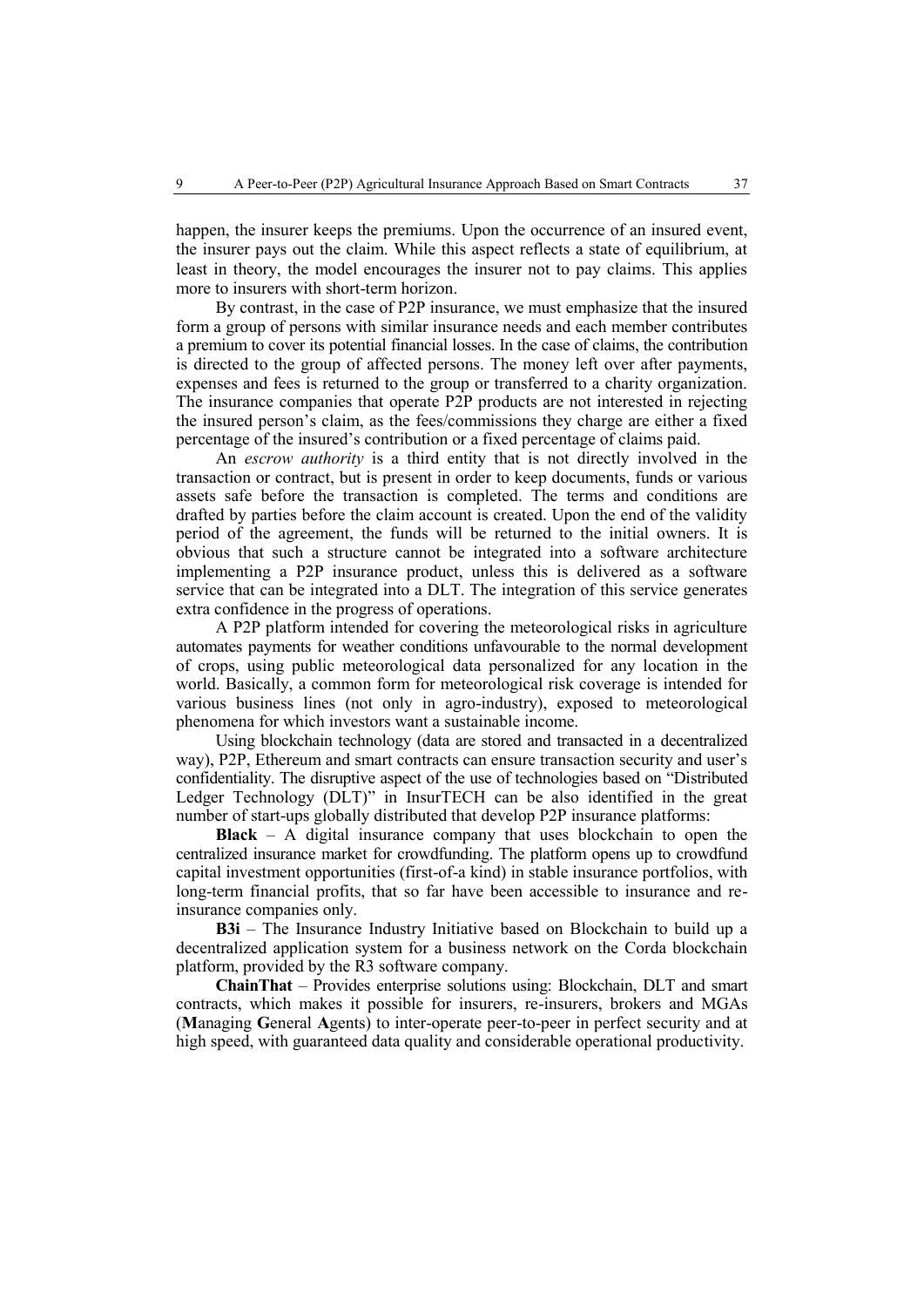**Lemonade** – combines Artificial Intelligence and DLT (Distributed Ledger Technology) solutions to provide insurance to tenants and homeowners starting from 5 USD and 25 USD respectively per month.

**RiskBazaar** – operates a platform that facilitates betting peer-to-peer with pre-defined payments, depending on the occurrence of future events. The project also develops risk contract prototypes that include betting, conditional payments and insurance contracts.

**Teambrella** – it uses blockchain and smart contracts to execute payments associated to P2P insurance. The members of a specific Teambrella group have associated a smart contract by which they can vote and execute transparently payments associated with each claim (Paperno *et al*., 2016).

**Dynamis** – is an Ethereum-based "distributed application", which means that the authority to validate or re-write transactions between participants is evenly distributed over the network. In this case, Dynamis uses Etherum to provide a peerto-peer (P2P) insurance platform for insurance of unemployment and of other innovative niche product lines. The goal is to create a decentralized organization that re-establishes trust and transparency that are lacking at present in the insurerinsured relationship, by providing a blockchain-based consensus mechanism, which will avoid the costs and architecture of processes from the traditional operation of insurance companies.

All these solutions implement less hostile anti-fraud measures than those currently in practice as a response to the increasing volume of frauds in the insurance industry. In a McKinsey study (Catlin and Lorenz, 2017), it is estimated that from 5 to 10% of total insurance claims (we exclude here the live insurance claims) in the United States are classified as fraudulent and cost the insurers more than USD 40 billion according to FBI. The traceability of transactions in blockchain allows for a rigorous verification of the identity under which transactions were made, and the identification of possible frauds can be relatively easily located.

## 4.3. DISTRIBUTED DIGITAL WALLETS ASSOCIATED WITH BLOCKCHAIN

The self-organized farmer groups for risk-sharing and coverage will be next referred to as Risk-Sharing Groups (RSG). RSG has its activity structured according to the following rules:

- sets the rules for covering damages (categories of risks to be covered, related documents to be submitted in electronic format, etc.);
- signatures for the new members who join the RSG;
- evaluation of claims and approval of reimbursements;
- payment of reimbursements, made through the specialized level of the framework.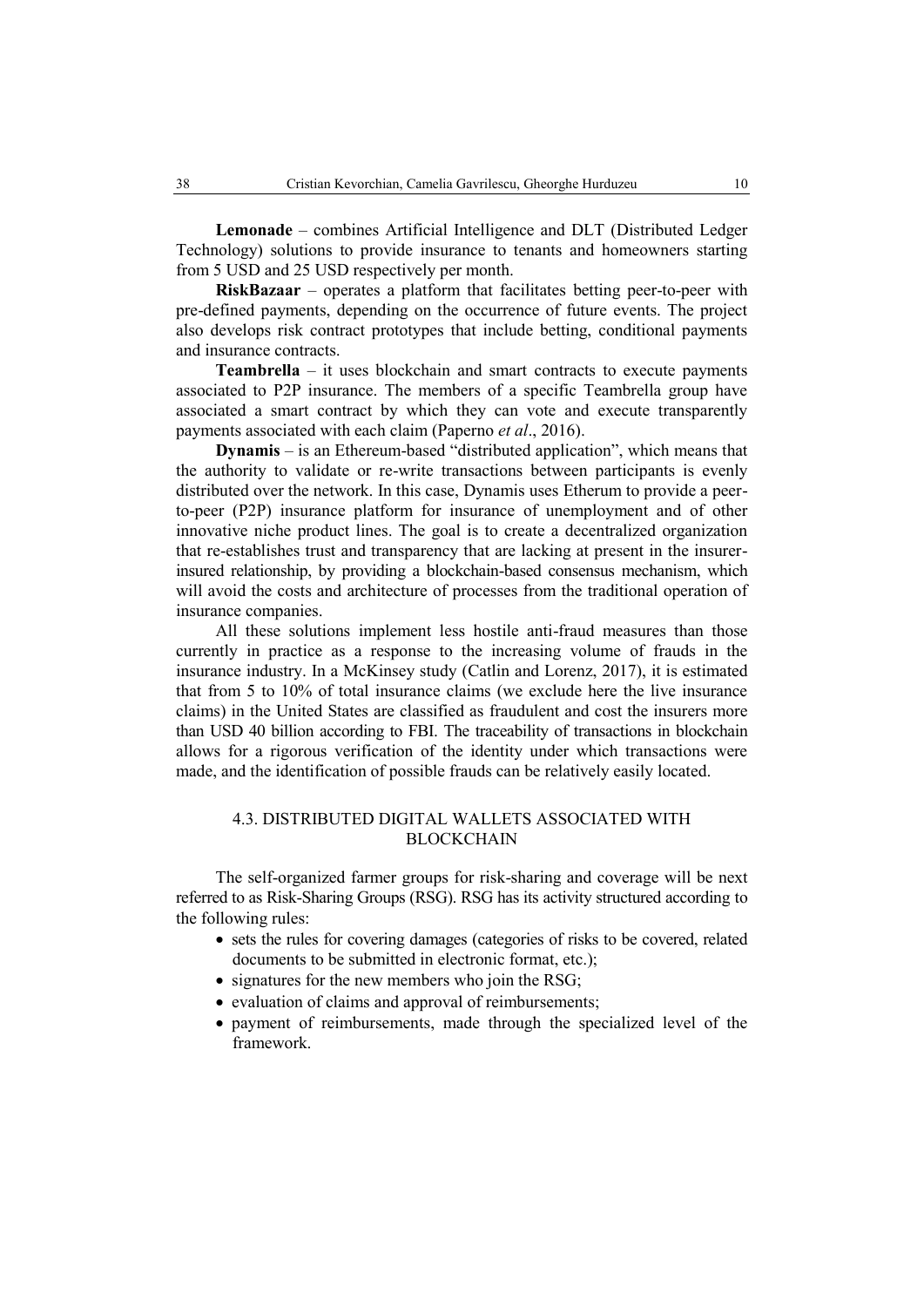RSGs are established on the basis of farmer's option to have one or several categories of risks covered, and it is structured as follows:

- type of risk covered (e.g. weather, production, market, etc.);
- type of event covered (e.g. drought, excessive rainfall, agro-meteorological conditions unfavourable to reaching the yields envisaged by the farmer, selling prices that can lead to non-covering farmer's investment, etc.);
- social or professional affinity (such as belonging to the same community, membership in the same producer association for a specific crop type (wheat, maize, rapeseed, etc.);
- location of village/commune/county (where they live, where crops are located, etc.).

Any farmer can create a RSG and can define the initial set of rules. The risk cover process is activated with a minimum number of members joining the RSG (minimum two, implicitly) who have fed a "smart wallet" associated to the blockchain with the amounts related to the risk-sharing process.

Reimbursement payments can be made from the cryptocurrency wallets managed by each farmer. The private keys associated to these blockchain digital wallets are stored on the client systems of the RSG farmer and are never transmitted outside. At the first launch, the client application generates a key pair, i.e. the private key and the public key. The key pair is the only way to identify RSG members who manage their own blockchain wallet. This guarantees that no amount of money from the wallet can be spent without the farmer's consent. The blockchain wallet is additionally controlled by N of the  $M(N \le M)$  RSG members selected through an automatic procedure.

Any RSG participant can withdraw his money with the agreement of the others, i.e. ensuring that all the outstanding premiums can be paid. When the teammate is selected as a co-signer of the digital wallet of another member of the group, the co-signature is made with the same key. The key is also used for signing requests to the server.

For the UTXO blockchain such as Bitcoin or Bitcoincash, the wallets are from P2SH category, with a redeem script using  $N + 1$  of M signatures. N and M are selected so that the redemption corresponding to transactions is relatively short, yet with a sufficiently high security level for digital currency storage. For the teams with at least 9 active members with  $N = 3$  and  $M = 8$ , a hacker should gain control over 4 of the 9 systems simultaneously.

For the Ethereum blockchain, digital wallets are associated with the smart contracts. The servers automatically adjust the co-signer lists by creating new addresses and initiating currency transfers to these. This represents a control over the RSG members who join or leave the group. The holders of digital blockchain wallets and the co-signers control this process in a similar way for repayments: each change of address by servers must be approved both by the wallet holder and by its co-signer.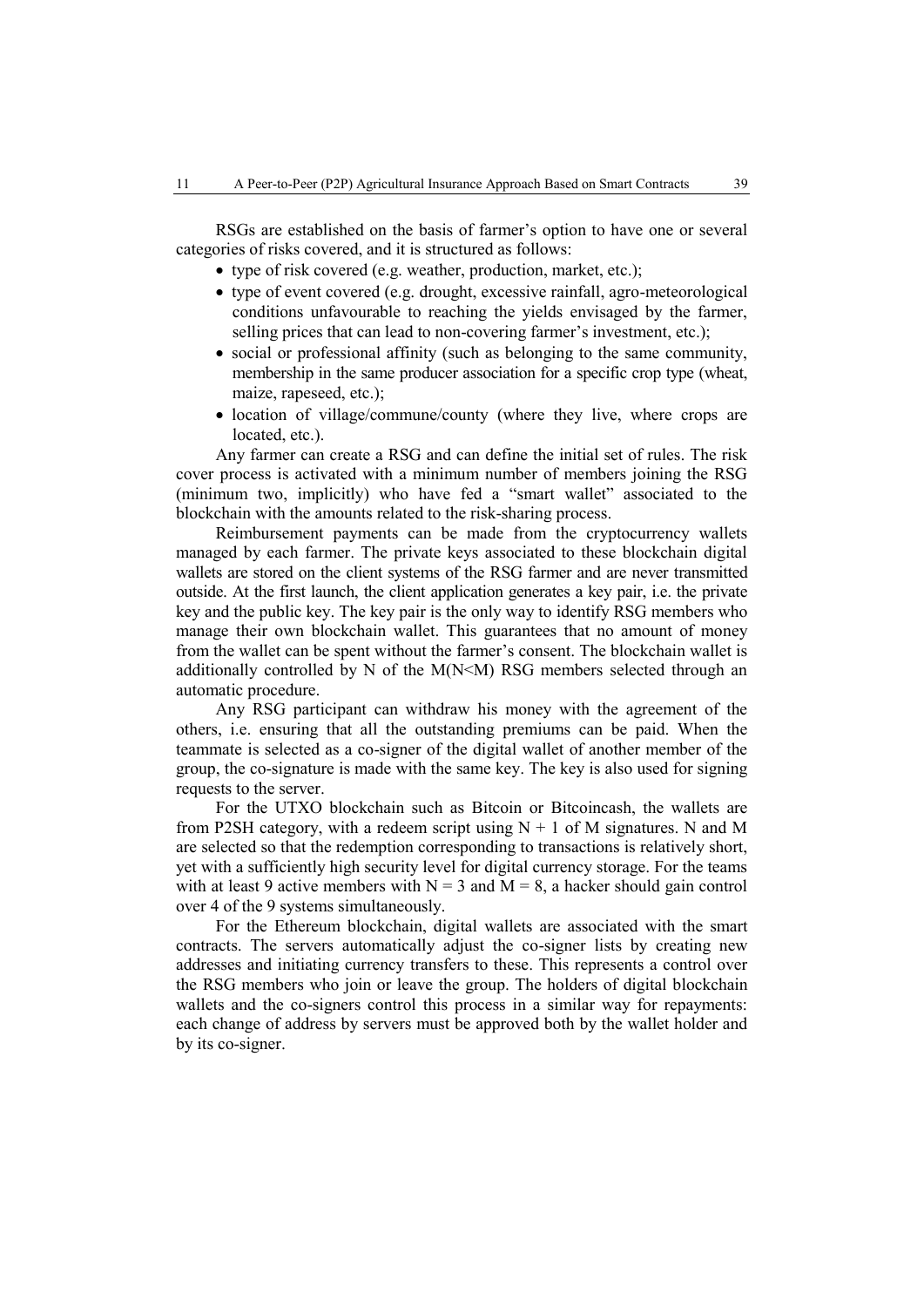#### 4.4. RISK COEFFICIENT

Each new RSG member negotiates with the group to secure a value (insured value). The insured value is usually associated to farmer's maximum loss and can be secured. For certain risk cover types (for instance, production risk for a specific crop) the insurance value can be the same for all RSG members and regulated by a consensus mechanism with the team members. The insured value is limited to the maximum value of expenses that can be declared in a single application by a RSG member.

The probability of covering the value of production lost as a result of an E event, with a negative impact upon it, is obtained as ratio of expenses to cover the risk of E event occurrence to the total insured value:

$$
PA_i(x = E) = \frac{C_i}{A_i}, where i \in RSG
$$

The risk exposure of RSG members is different and targets both personal factors and group factors (a specific culture of risk-taking):

$$
R_i(E) = \frac{P_i(x = E)}{\overline{P}} \cdot \frac{PA_i(x = E)}{\overline{PA}}, where i \in RSG
$$

and  $\overline{P}$  and  $\overline{P}\overline{A}$  are averages over RSG.

The higher the risk coefficient associated to a RSG member, the higher the premium he would have to pay. The accuracy of determining the risk coefficient of a RSG member is far from being extremely high, as we do not have the possibility to take into consideration all the factors that influence the calculation of the probability of a risk-generating event.

The risk coefficient of a RSG member is initially established by vote by the other members. When a new member joins a RSG, this must accept the risk coefficient voted by RSG.

The coefficient can be subsequently modified according to rules accepted on consensus basis. For instance, this can be automatically lowered after one year, if the RSG member has paid sufficient premiums for risk coverage, but he has not submitted any request for risk coverage during the year (he became tolerant to risk).

For standard types of risk coverage, an implicit risk coefficient is estimated algorithmically for each new RSG member. The estimation is based on data provided by applicant, publicly accepted statistics and/or rules established by consensus by RSG.

### 4.5. PEER-TO-PEER COVERAGE

Each RSG member is both provider and consumer of a risk coverage service on peer-to-peer basis. It is a relation symbolically referred to as:

## $ARP2P \subseteq GPR \times GPR$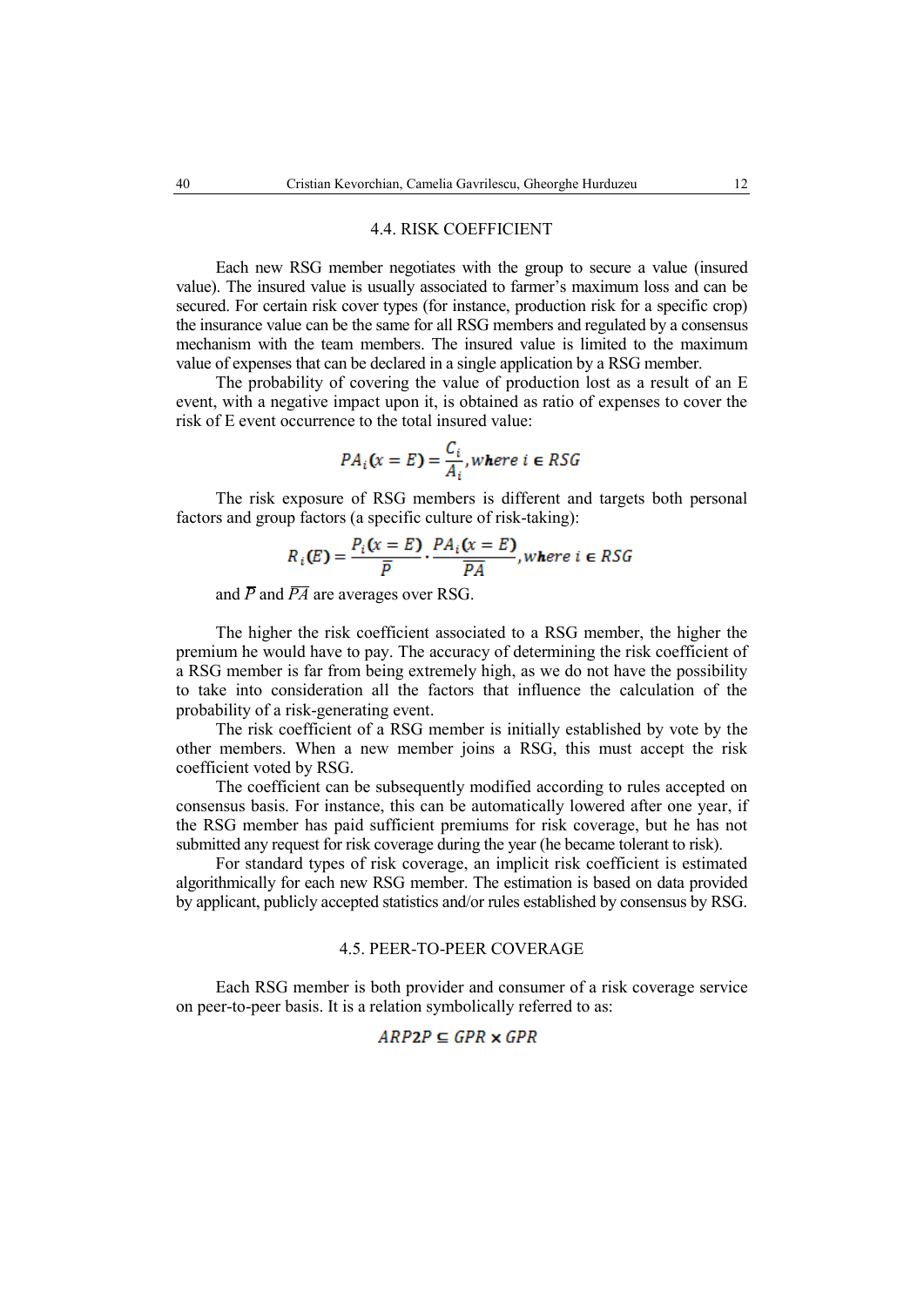and defined as:

(1)  $\forall (i, j) \in ARP2P \overset{def}{\Longleftrightarrow} ARP2P(i, j) * R_i(E) = ARP2P(j, i) * R_i(E)$ 

According to Paperno *et al*. (2016), the P2P (ARP2P(i,j)) coverage represents the maximum amount that iÎRSG can receive from j ÎRSG at a single request.

The correctness of P2P risk coverage is ensured by the fact that ARP2P relationship is an equivalence relationship.

**Theorem:** Be it a RSG and an ARP2P relationship over it. ARP2P is an equivalence relationship.

**Demonstration:**

**Reflexivity:** for  $i=j$ ,  $ARP2P(i, i) * R_i(E) = ARP2P(i, i) * R_i(E)$  it results that  $(i, i) \in ARP2P$ 

**Symmetry:** be it  $(i, j) \in ARP2P$  and , hence Be it

**Transitivity:** If  $(i, j) \in ARP2P$  si  $(j, k) \in ARP2P$  are arbitrarily chosen, then

1.  $ARP2P(i, j) * R_i(E) = ARP2P(j, i) * R_i(E)$ 

2.  $ARP2P(j, k) * R_j(E) = ARP2P(k, j) * R_k(E)$ 

and for k arbitrarily chosen from RSG we have

 $ARP2P(i,k) * R_i(E) = ARP2P(i,j) * R_i(E) + ARP2P(k,j) * R_k(E) = ARP2P(i,j) * R_i(E) + ARP2P(j,k) * R_i(E) = ARP2P(k,i) * R_k(E)$ 

The total amount intended to cover the P2P risk associated to a member i ÎRSG by all the other RSG members is the limit of coverage of i ÎRSG (LimAR):

(2) 
$$
LimAR_i = \sum_{j \in GPR} ARP2P(i,j)
$$

The limit of coverage is the maximum repayment that RSG is able to pay to a member i ÎRSG at one request. The coverage limit is different across members and it can be automatically adjusted over time. Although the detailing of computational algorithms and the implementation technologies are not the object of this study, we must mention a few limitations for RSG members:

 The liability of a RSG member never exceeds the volume of the cryptocurrency he holds (in the digital wallet).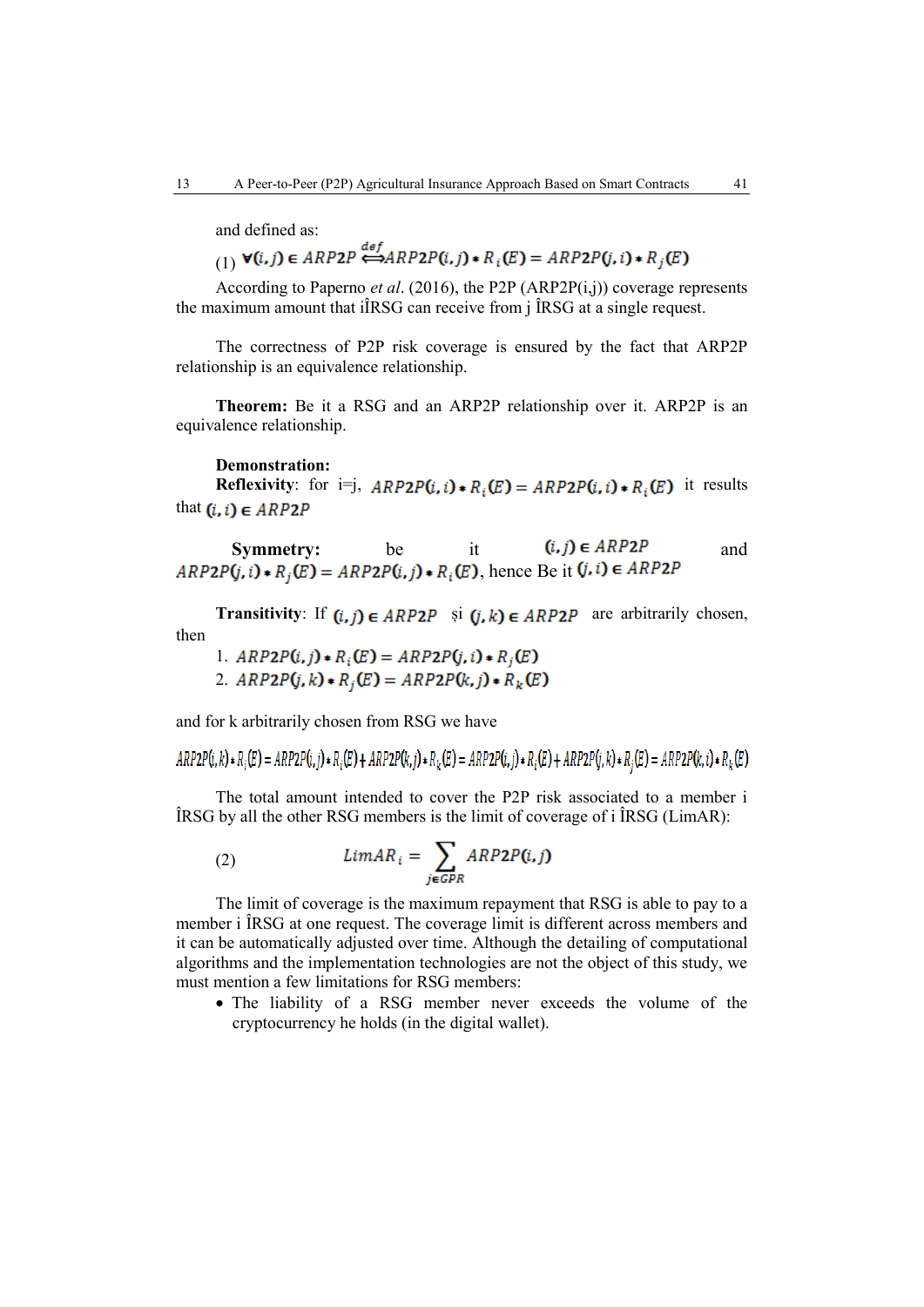- It is not possible for a member of the group to predict the exact total amount of payments corresponding to the premium in a given time frame. The expenditure control method is based on establishing a fixed amount allocated to the premium. An alternative would be that the team can agree on a rule for limiting the payment of the premium to a given percentage of the volume of cryptocurrency in each member's digital wallet. This guarantees the existence of funds to cover future incidents, after the reimbursement of a single major request.
- According to the equilibrium rule (1), the maximum that a member of the group can be obliged to pay to another member is related to the P2P coverage of the other party.
- If the P2P coverage value associated to a group partner guarantees the coverage limit equal to the insurance value, this cannot be extended.

#### 4.6. COVERAGE RATIO AND REQUEST FORMULATION

When the coverage limit is lower than the insurable value of a member of the group, a partial insurance is taken into consideration. In the case of an incident, the expenditures made by the respective member of the group must be reimbursed proportionally with the coverage rate (CR) calculated as follows:

$$
CR_i = \frac{LimAR_i}{VAS_i}
$$

where i $\in$ RSG,  $\mathbb{CR}_i$  is the coverage ratio associated to member *i* of RSG, *LimAR*<sub>*i*</sub> is the coverage limit according to (2) and  $VAS_i$  is the insurable value. The coverage ratio of a member of the group must be visible on the platform at any moment. This makes it possible for the respective RSG member to know the reimbursement amount he/she can get in the event of an incident.

When an incident, in the category of those covered by the insurance, is reported by a member of the group or by an AI application, all the other members of the group must be notified that a claim for compensation has been formulated. These discuss the application, and the applicant or the AI system must provide information on the causes of the incident as well as on the damages produced. The voting process ends automatically in a few days. The result of the vote and the list of votes cast are available for all the members of the group at any moment as long as the voting process is active. If the applicant has not convinced the other members of the group of the validity of the claim and the result of the vote is not positive for him, the applicant may extend the voting period if allowed by the RSG rules.

The expenditure estimation process differs radically from production losses due to unfavourable weather conditions to those due to economic policies that may cause financial losses leading to the impossibility to cover the farmer's investment.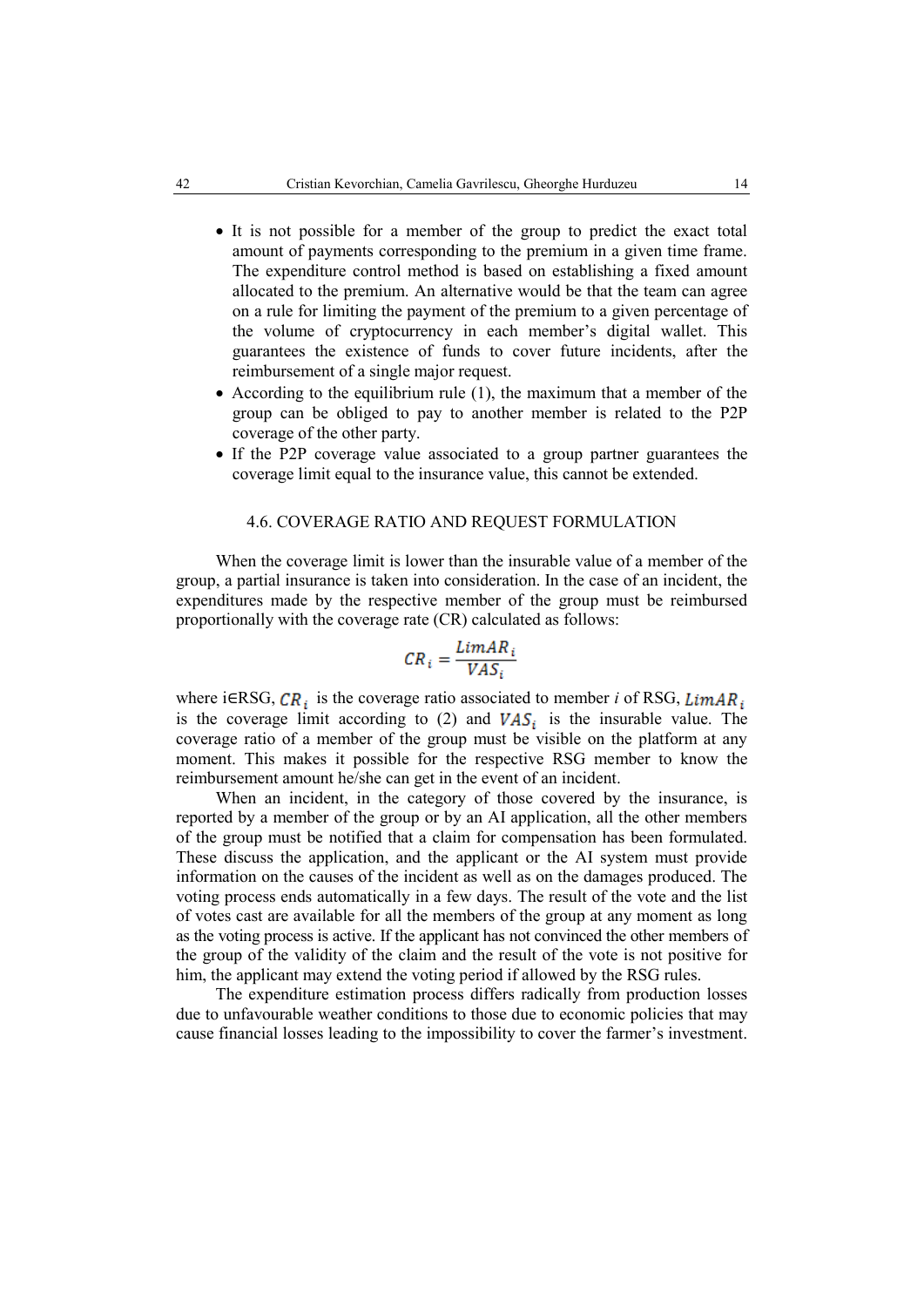Each of them requires big data collections and high-performance machine learning algorithms, for the most accurate estimates of losses, which should not be influenced by subjectivity. Through **ChainLink** solutions, as a decentralized Oracles service, external blockchain data services can be accessed for a superior assessment of damages.

### 4.7. VOTING, REIMBURSEMENT AND PAYMENT

The claimant will provide an estimate of expenses that limits the maximum reimbursement. If the team has established a deductible value through the rules of the P2P platform, or if the coverage ratio of the *k*∈*RSG* applicant is not 100%, the maximum reimbursement will be automatically reduced through the following formula:

$$
MaxReimb_k = (ClmExp_k - DedExp) \cdot CR_k
$$

where  $MaxReimb_k$  is the maximum reimbursable value for the *k*∈RSG applicant,  $ClmExp_k$  are the expenses claimed by the *k* applicant, and  $CR_k$  is the coverage ratio of *k.* 

The quorum can provide any amount from 0% to 100% of the maximum reimbursement. The exact value or reimbursement is determined by voting:

# $Reimb_k = MaxReimb_k * ResVot_k$

where  $Reimb_k$  is the reimbursement,  $MaxReimb_k$  associated to *k* and  $ResVot_k$ is the median value in the distribution of votes. The share of a quorum member's vote is proportional to the total amount of premiums paid by him for a history of several months. The use of the median value decreases the impact of a possible tactical vote.

The contribution of each voting member of the group is calculated during the voting process, so that each member of the group has the possibility to see this in real time:

$$
Contrib_{i,k} = Reimb_k * \frac{ARP2P(i,k)}{LimAR_i}, where i \neq k
$$

At the close of voting, the platform generates a family of blockchain transactions (for Bitcoin) or smart contracts (for Ethereum) based on the volume of cryptocurrency stored in the digital wallets distributed to team members to the address of payment requester. A digital wallet holder can initiate a withdrawal transaction. The servers approve the transaction if the Remaining funds in the wallet are sufficient to pay the group members premiums for all payments nondisbursed so far. The server (servers) transmits the transaction output to the digital wallet holder and to each co-signer of the wallet.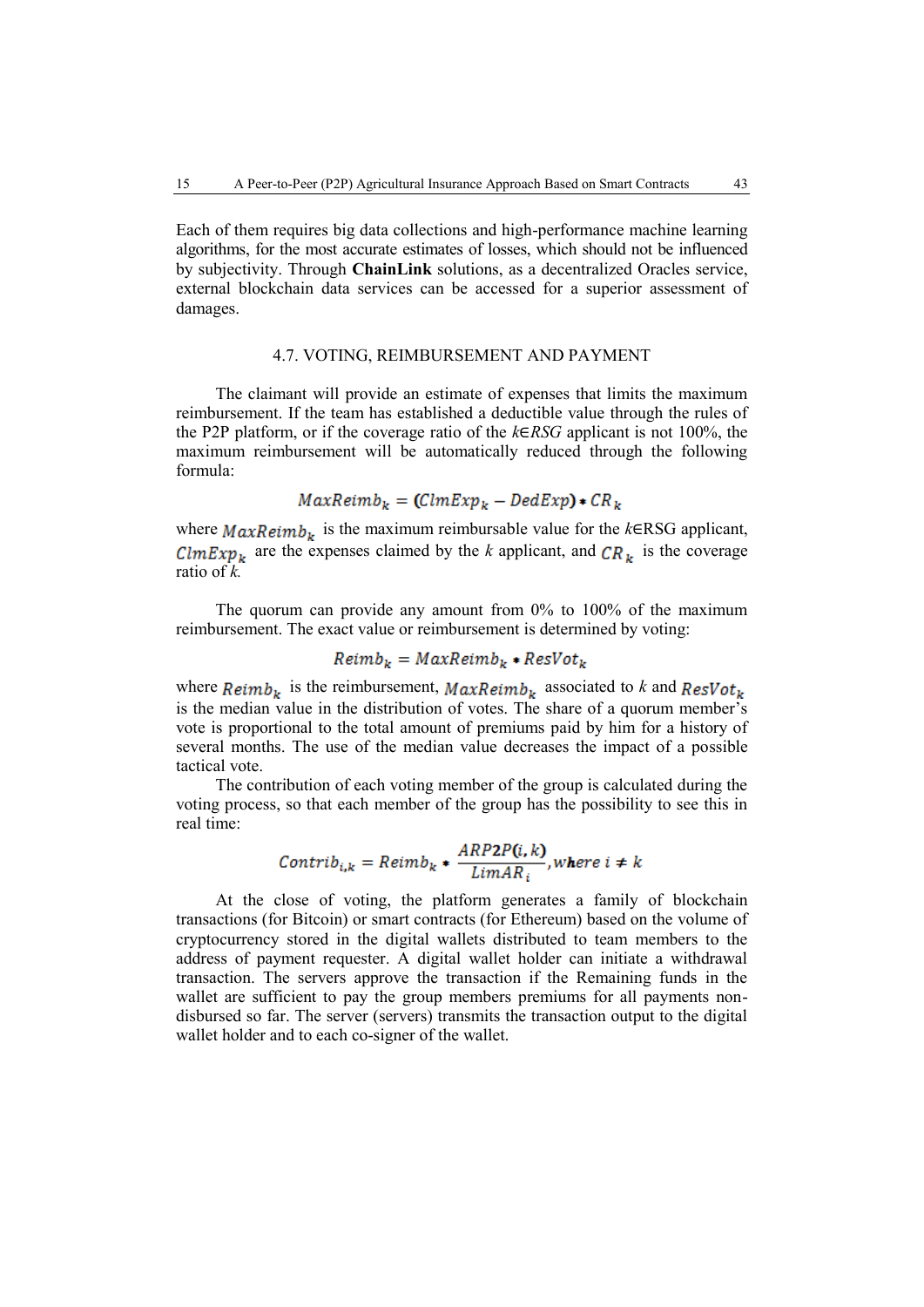#### **5. CONCLUSIONS**

We have proposed a risk cover system through a category of innovative peerto-peer financial products. The users of the system can create or join a team, where each member is represented by a node (peer). Each peer is both provider and consumer of premium coverage and payment services, which in fact represents a partial reimbursement of a claim. The nodes (peers) manage, in a collective manner, all the operations of the group by vote. To streamline the voting process, "chain proxy voting" is used (Paperno, Kravchuk, & Porubaev, n.d.), and voters will be compensated for the time allocated to the decision-making process. Ethereum distributed wallets are used for payment systems, which prevent expenses unconfirmed by the group. The distributed wallets are not centrally controlled and can be migrated if hardware or software incidents may occur.

#### **REFERENCES**

- 1. Adegoke, J., Aggarwal, P., Rüegg, M., Hansen, J., Cuellar, D., Diro, R., Shaw, R., Hellin, J., Greatrex, H., and Zougmoré, R., (2017), *Improving climate risk transfer and management for Climate-Smart Agriculture.* FAO. [online] Available at: http://www.fao.org/3/a-bu216e.pdf [Accessed December 2019].
- 2. Buterin, V., (2016), *What are the smart contracts?* [online] Available at: https://blockgeeks.com/ guides/smart-contracts/. [Accessed December 2019].
- 3. Cafiero, C., Capitanio, F., Cioffi, A., and Coppola, A., (2005), *Risks and crisis management in agriculture.* European Parliament, Brussels. [online] Available at: https://www.europarl.europa.eu/ RegData/etudes/etudes/join/2005/361219/IPOL-AGRI\_ET(2005)361219(SUM01)\_XL.pdf [Accessed December 2019].
- 4. Catlin, T., and Lorenz, J.-T., (2017), *Digital disruption in insurance: Cutting Through the Noise.* DIGITAL/McKinsey.
- 5. Davis, J., (2018), *Peer to peer insurance on an Ethereum blockchain.* [online] Available at: http://nebula.wsimg.com/1ea036de40121e9a7d9798eca609eeb3?AccessKeyId=4EC7FC0F7E7F5 389BE71&disposition=0&alloworigin=1 [Accessed December 2019].
- 6. European Commission, (2018), *FinTech Action Plan: for a more competitive and innovative European financial sector.* Brussels. [online] Available at: https://eur-lex.europa.eu/legalcontent/EN/TXT/?uri=CELEX:52018DC0109. [Accessed December 2019].
- 7. European Commission (2019), *A smart and sustainable digital future for European agriculture and rural areas*, Brussels. [online] Available at: https://ec.europa.eu/digital-singlemarket/en/news/ eu-member-states-join-forces-digitalisation-european-agriculture-and-ruralareas. [Accessed December 2019].
- 8. Foucart, V., (2019), How parametric (re)insurance can support the development of insurability. *SCOR's Annual Conference.* [online] Available at: https://www.scor.com/en/media/news-pressreleases/how-parametric-reinsurance-can-support-development-insurability [Accessed December 2019].
- 9. Ge, L., Brewster, C., Spek, J., Smeenk, A., Top, J., van Diepen, F., Klaase, B., Graumans, C., and de Ruyter de Wildt, M., (2017), *Blockchain for agriculture and food: Findings from the pilot study.* (Wageningen Economic Research report; No. 2017-112). Wageningen: Wageningen Economic Research. [online] Available at: https://doi.org/10.18174/426747 [Accessed December 2019].